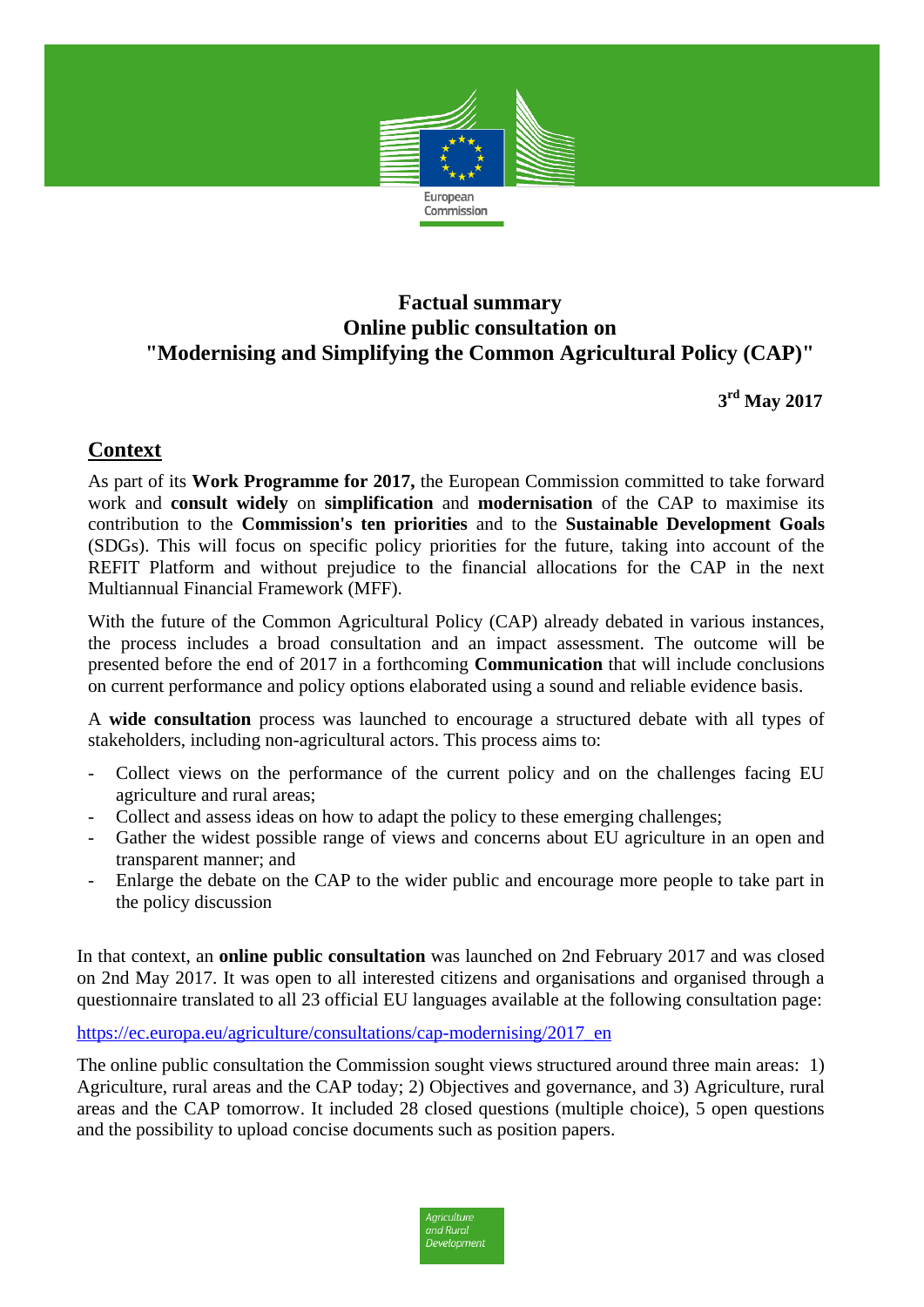## **General statistics on the contributions to the public consultation**

The public consultation on "Modernising and Simplifying the Common Agricultural Policy (CAP)" has raised high public interest, and the Commission received a total of **322 912 online contributions from all EU Member States.** Among them, a total of **1 417 position papers** were submitted.

#### **A preliminary overview<sup>1</sup> of these replies is presented below.**

#### *Table 1. Distribution of the replies by Member State<sup>2</sup>*

| <b>Country</b>        | <b>Total</b> | % in total |
|-----------------------|--------------|------------|
| Austria               | 7,129        | 2.21%      |
| Belgium               | 20,806       | 6.44%      |
| Bulgaria              | 956          | 0.30%      |
| Croatia               | 1,983        | 0.61%      |
| Cyprus                | 156          | 0.05%      |
| Czech Republic        | 3,356        | 1.04%      |
| Denmark               | 2,886        | 0.89%      |
| Estonia               | 132          | 0.04%      |
| Finland               | 1,188        | 0.37%      |
| France                | 40,390       | 12.51%     |
| Germany               | 147,142      | 45.57%     |
| Greece                | 2,792        | 0.86%      |
| Hungary               | 3,698        | 1.15%      |
| Ireland               | 1,609        | 0.50%      |
| Italy                 | 38,425       | 11.90%     |
| Latvia                | 633          | 0.20%      |
| Lithuania             | 120          | 0.04%      |
| Luxembourg            | 1,221        | 0.38%      |
| Malta                 | 40           | 0.01%      |
| Netherlands           | 7,202        | 2.23%      |
| Poland                | 5,872        | 1.82%      |
| Portugal              | 980          | 0.30%      |
| Romania               | 1,859        | 0.58%      |
| Slovak Republic       | 3,132        | 0.97%      |
| Slovenia              | 378          | 0.12%      |
| Spain                 | 24,776       | 7.67%      |
| Sweden                | 1,885        | 0.58%      |
| <b>United Kingdom</b> | 2,040        | 0.63%      |
| Other                 | 126          | 0.04%      |
| <b>Grand Total</b>    | 322,912      | 100.00%    |

 $<sup>1</sup>$  This preliminary overview, strictly based on the statistical data provided by the database where responses are</sup> recorded, does not include submissions sent to the Commission by mail. At this stage, the duplication of responses or other information that may result from qualitative processing is not accounted for, but will be identified at a later stage.



 $\overline{a}$ 

<sup>&</sup>lt;sup>2</sup> Based on replies by country of residence.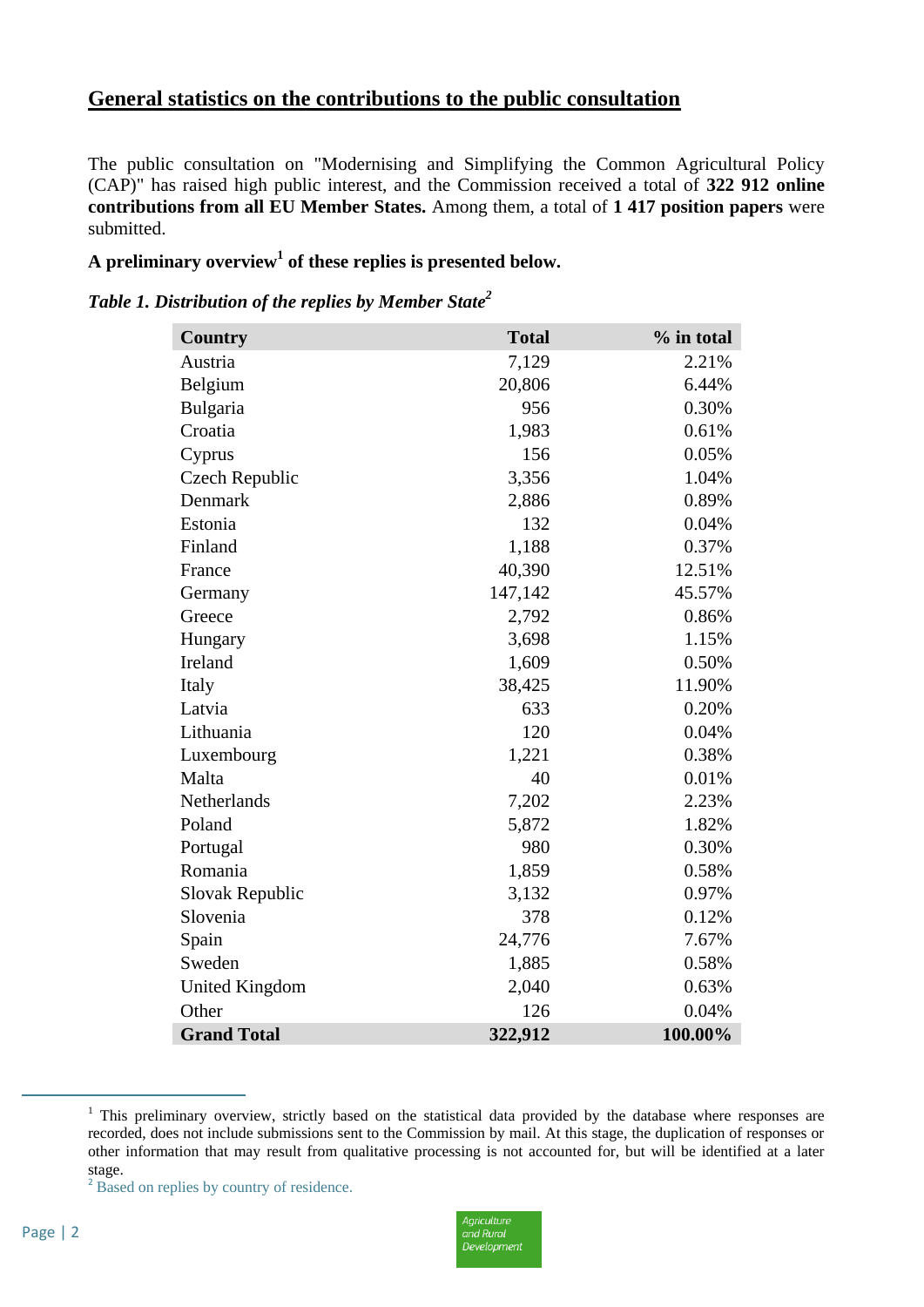*Figure 1. Distribution of replies by Member State (with replies > 1%)*



The vast majority of the replies (97%) were submitted by **individuals**. In particular, a large number of replies were submitted collectively through actions coordinated within the civil society. The analysis of results will specify the identification of the **organised campaigns** and related numbers. Pending further disaggregation, figures and percentages indicated in this document provide a first overview**<sup>3</sup>** .

Also 10,032 organisations responded to the public consultation.

*Table 2. Distribution of the replies by type of respondent* 

| You are replying                                              | <b>Total</b> | % in total |
|---------------------------------------------------------------|--------------|------------|
| as an individual in your personal capacity                    | 312.880      | 96.89%     |
| in your professional capacity or on behalf of an organisation | 10.032       | 3.11%      |
| <b>Grand Total</b>                                            | 322,912      | 100.00%    |

Most of the contributions sent at individual level have been sent by respondents who are not involved in farming. Only 7% of the replies come from individuals who see themselves as involved in farming.

*Table 3. Type of individual replies (involved/ non-involved in farming)* 

| Are you involved in farming? | <b>Total</b> | $\%$ in total |
|------------------------------|--------------|---------------|
| Yes.                         | 22,450       | 7.18%         |
| No                           | 290.430      | 92.82%        |
| <b>Grand Total</b>           | 312,880      | 100.00%       |

<sup>&</sup>lt;sup>3</sup>A public consultation is different from a survey; it is not necessarily statistically representative (by countries/groups of stakeholders) due to self-selection of replies.



 $\overline{a}$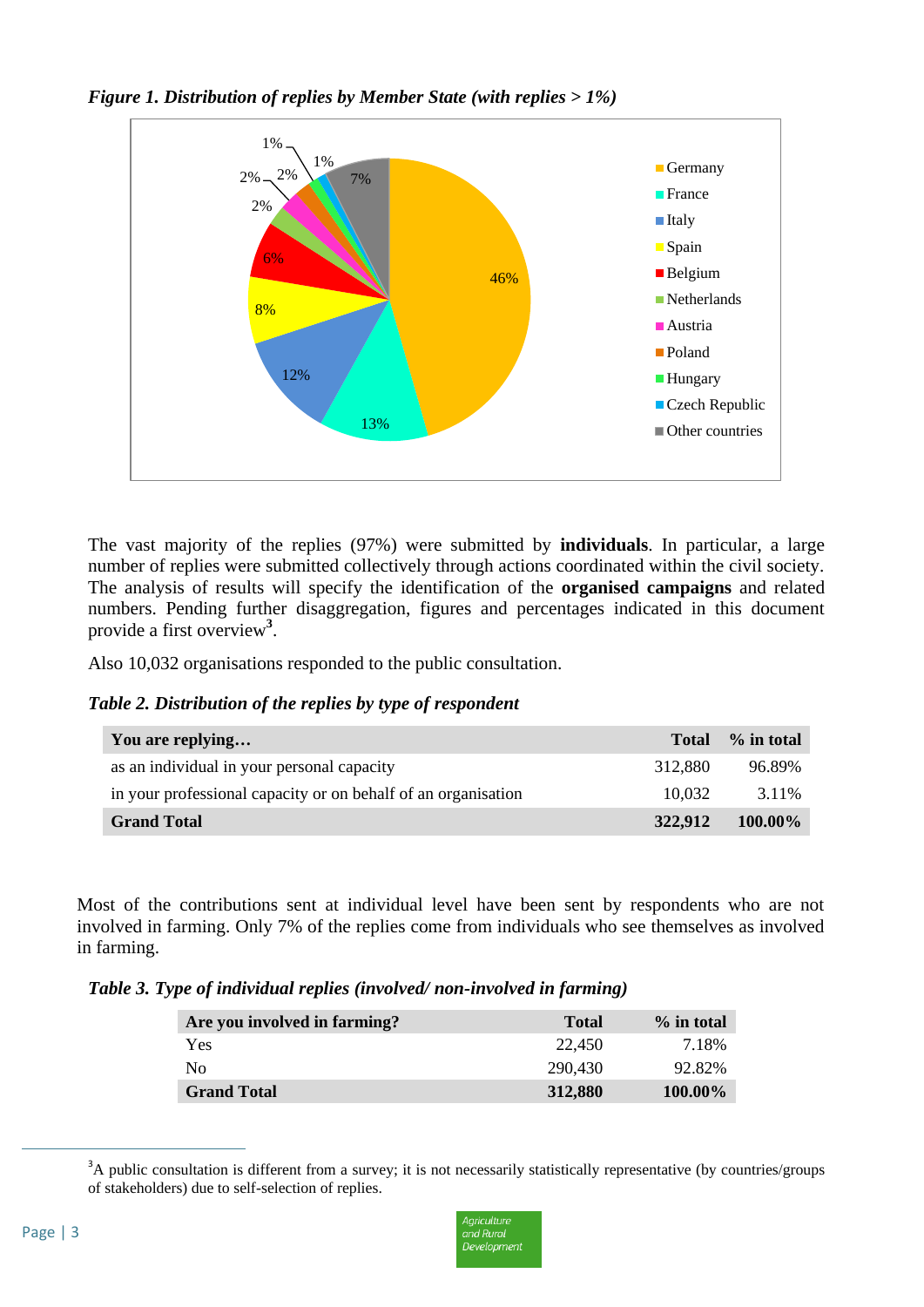A large variety of **organisations** participated in the consultation (from private to public bodies, NGOs, professional associations, national and regional authorities, associations, research organisations…). A large part of these organisations are private enterprises (61%) and work in the agricultural sector (77%).



*Figure 2. Type of organisation*

*Figure 3. Organisation by sector*